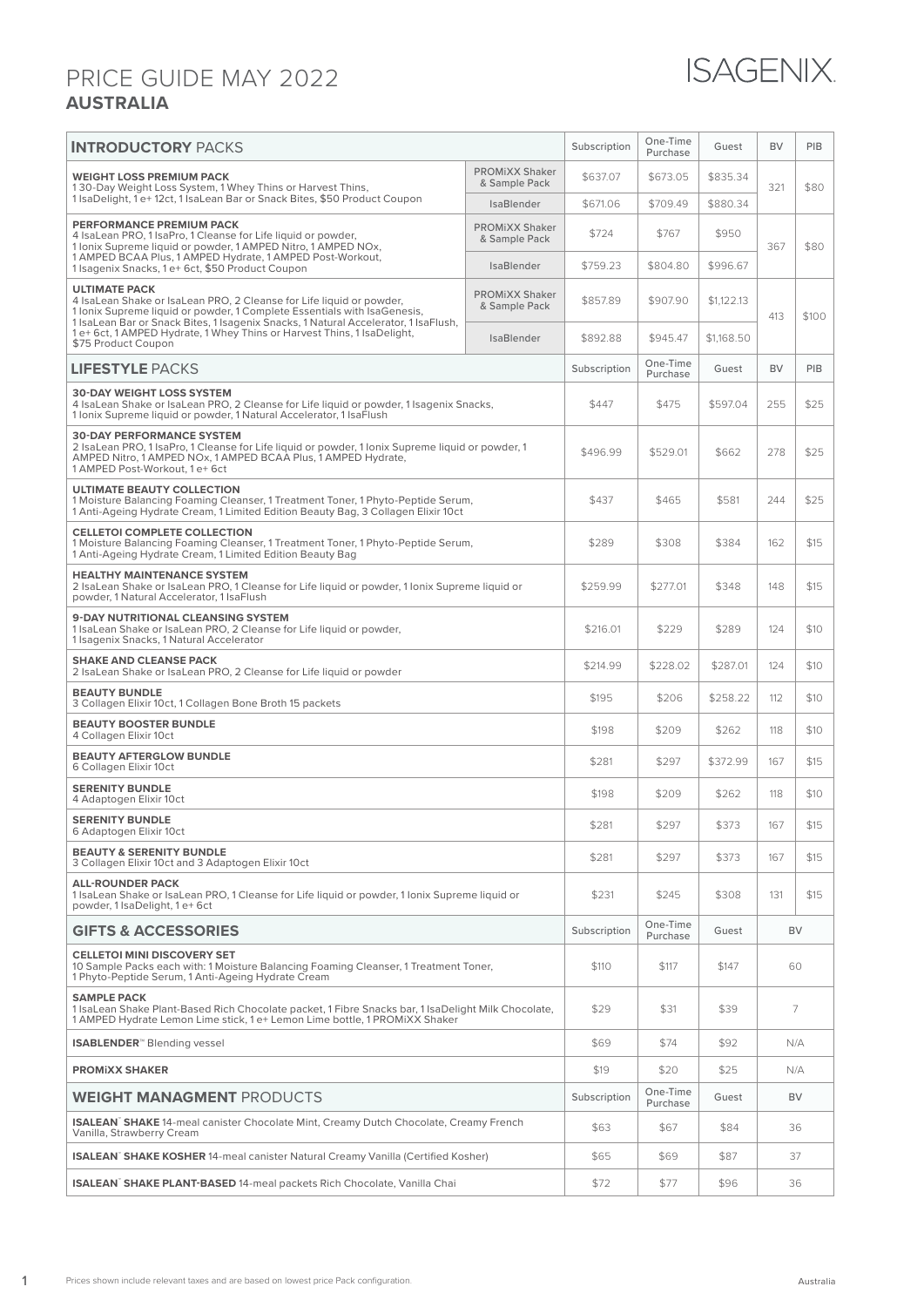## **ISAGENIX**

## **AUSTRALIA** continued

| <b>CLEANSE FOR LIFE</b> 96 g canister Peach Mango, Natural Rich Berry powder       | \$50    | \$53 | \$67 | 29 |
|------------------------------------------------------------------------------------|---------|------|------|----|
| <b>CLEANSE FOR LIFE</b> 946 mL bottle Natural Rich Berry liquid (Certified Kosher) | \$50    | \$53 | \$67 | 29 |
| <b>COLLAGEN BONE BROTH</b> 15 packets Roasted Chicken and Herb, Vegetable          | \$49.01 | \$52 | \$65 | 25 |

| <b>FITNESS PRODUCTS</b>                                                                       | Subscription | One-Time             | Guest | <b>BV</b> |      |
|-----------------------------------------------------------------------------------------------|--------------|----------------------|-------|-----------|------|
| <b>ISALEAN</b> PRO SHAKE 14-meal canister French Vanilla, Natural Chocolate, Strawberry Cream | \$77         | Purchase<br>\$82.01  | \$103 | 44        |      |
| <b>ISAPRO</b> 690 g canister Vanilla                                                          | \$65         | \$69                 | \$87  | 37        |      |
| <b>AMPED<sup>®</sup> NITRO</b> 360 g canister Watermelon                                      | \$55         | \$59                 | \$73  | 31        |      |
| <b>AMPED</b> NOX 6 x 60 mL bottles Garden Blend                                               | \$29         | \$31                 | \$39  | 16        |      |
| <b>AMPED<sup>®</sup> BCAA PLUS</b> 270 g canister Raspberry Lemonade                          | \$43         | \$46                 | \$57  | 24        |      |
| <b>AMPED<sup>®</sup> HYDRATE</b> 24 sticks Juicy Orange, Lemon Lime                           | \$33         | \$35                 | \$44  | 16        |      |
| <b>AMPED<sup>®</sup> POST-WORKOUT</b> 200 g canister Tropical Punch                           | \$43         | \$46                 | \$57  | 24        |      |
| <b>DAILY NUTRITION PRODUCTS</b>                                                               | Subscription | One-Time             | Guest | <b>BV</b> |      |
| <b>COLLAGEN ELIXIR 10 x 50 mL bottles</b>                                                     | \$52         | Purchase<br>\$55     | \$69  | 31        |      |
| <b>ADAPTOGEN ELIXIR 10 x 50 mL bottles</b>                                                    | \$52         | \$55                 | \$69  | 31        |      |
| <b>BĒA</b> <sup>*</sup> 12 x 355 mL cans Mango Mimosa                                         | \$54         | \$58                 | \$74  | 29        |      |
| E+6 x 60 mL bottles Lemon Lime, Raspberry                                                     | \$28         | \$30                 | \$37  | 15        |      |
| $E+12 \times 60$ mL bottles Lemon Lime, Raspberry                                             | \$52         | \$55                 | \$69  | 27        |      |
| <b>IONIX® SUPREME</b> 946 mL bottle Natural Fruit liquid                                      | \$52         | \$55                 | \$69  | 29        |      |
| <b>IONIX° SUPREME</b> 240 g canister Natural Fruit powder                                     | \$52         | \$55                 | \$69  | 29        |      |
| <b>XANGO® JUICE</b>                                                                           | \$155        | \$182                | \$207 | 81        |      |
| XANGO <sup>®</sup> RESERVE 4 x 750 mL bottle                                                  | \$209        | \$223                | \$279 | 100       |      |
| <b>ISAFLUSH</b> 60 capsules                                                                   | \$29         | \$31                 | \$39  | 16        |      |
| <b>NATURAL ACCELERATOR</b> 60 capsules                                                        | \$32         | \$34                 | \$43  | 18        |      |
| <b>AGELESS ACTIVES</b> 120 capsules                                                           | \$54         | \$58                 | \$72  | 31        |      |
| <b>ESSENTIALS FOR MEN</b> 120 capsules                                                        | \$40         | \$43                 | \$53  | 23        |      |
| <b>ESSENTIALS FOR WOMEN</b> 120 capsules                                                      | \$40         | \$43                 | \$53  | 23        |      |
| ISAOMEGA <sup>®</sup> 60 softgels                                                             | \$33         | \$35                 | \$44  | 18        |      |
| <b>GREENS</b> 270 g canister                                                                  | \$60.01      | \$64                 | \$80  | 34        |      |
| <b>COMPLETE ESSENTIALS WITH ISAGENESIS</b> Men 30 AM packets and 30 PM packets                | \$194        | \$207                | \$259 | 113       |      |
| <b>COMPLETE ESSENTIALS</b> WITH ISAGENESIS Women 30 AM packets and 30 PM packets              | \$194        | \$207                | \$259 | 113       |      |
| ISAGENESIS <sup>®</sup> 120 soft gels                                                         | \$95         | \$101                | \$127 | 56        |      |
| <b>NATURAL BEAUTY PRODUCTS</b>                                                                | Subscription | One-Time<br>Purchase | Guest | BV        |      |
| <b>CELLETOI MOISTURE BALANCING FOAMING CLEANSER 180 mL</b>                                    | \$49.01      | \$52                 | \$65  | 28        |      |
| <b>CELLETOI TREATMENT TONER 130 mL</b>                                                        | \$58         | \$62                 | \$77  | 33        |      |
| <b>CELLETOI PHYTO-PEPTIDE SERUM 15 mL</b>                                                     | \$131        | \$140                | \$175 | 74        |      |
| <b>CELLETOI ANTI-AGEING HYDRATE CREAM 50 mL</b>                                               | \$79         | \$84                 | \$105 | 45        |      |
| <b>ISAGENESIS PACKS</b>                                                                       | Subscription | One-Time<br>Purchase | Guest | <b>BV</b> | PIB  |
| <b>ISAGENESIS THREE PACK 3 bottles</b>                                                        | \$264        | \$281                | \$353 | 152       | N/A  |
| <b>ISAGENESIS STARTER PACK 5 bottles</b>                                                      | \$439        | \$466                | \$586 | 252       | \$25 |